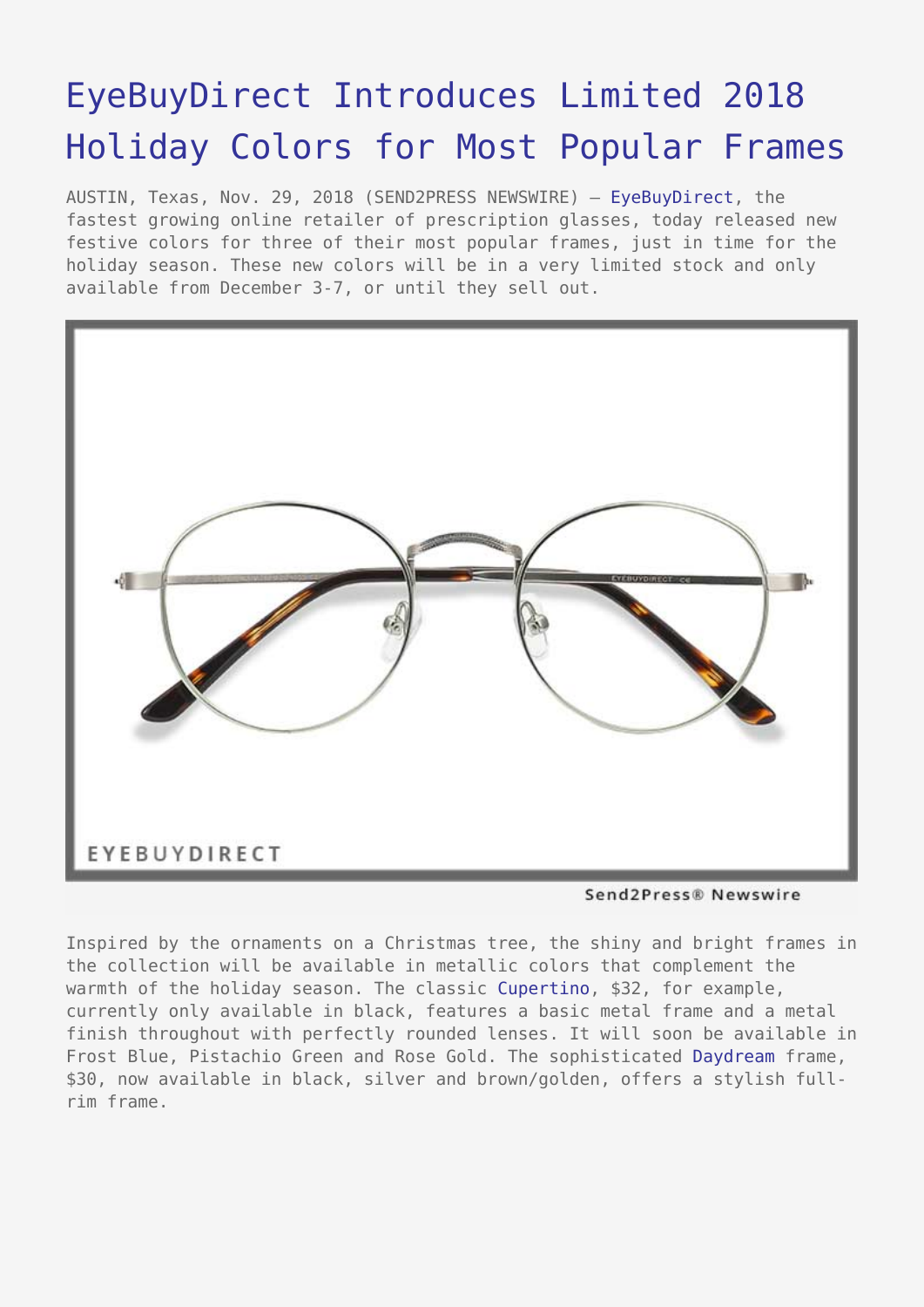

Send2Press® Newswire

This holiday season, it will also come in Pistachio Green, Rose Gold and in a standout Cinnamon Red. EyeBuyDirect's trendy and best-selling [St Michel](https://www.eyebuydirect.com/eyeglasses/frames/st-michel-golden-s-19638) frame, \$32, which already comes in a variety of colors, will soon include a festive Frost Blue, Rose Gold and a sparkling Starlight Yellow, as well.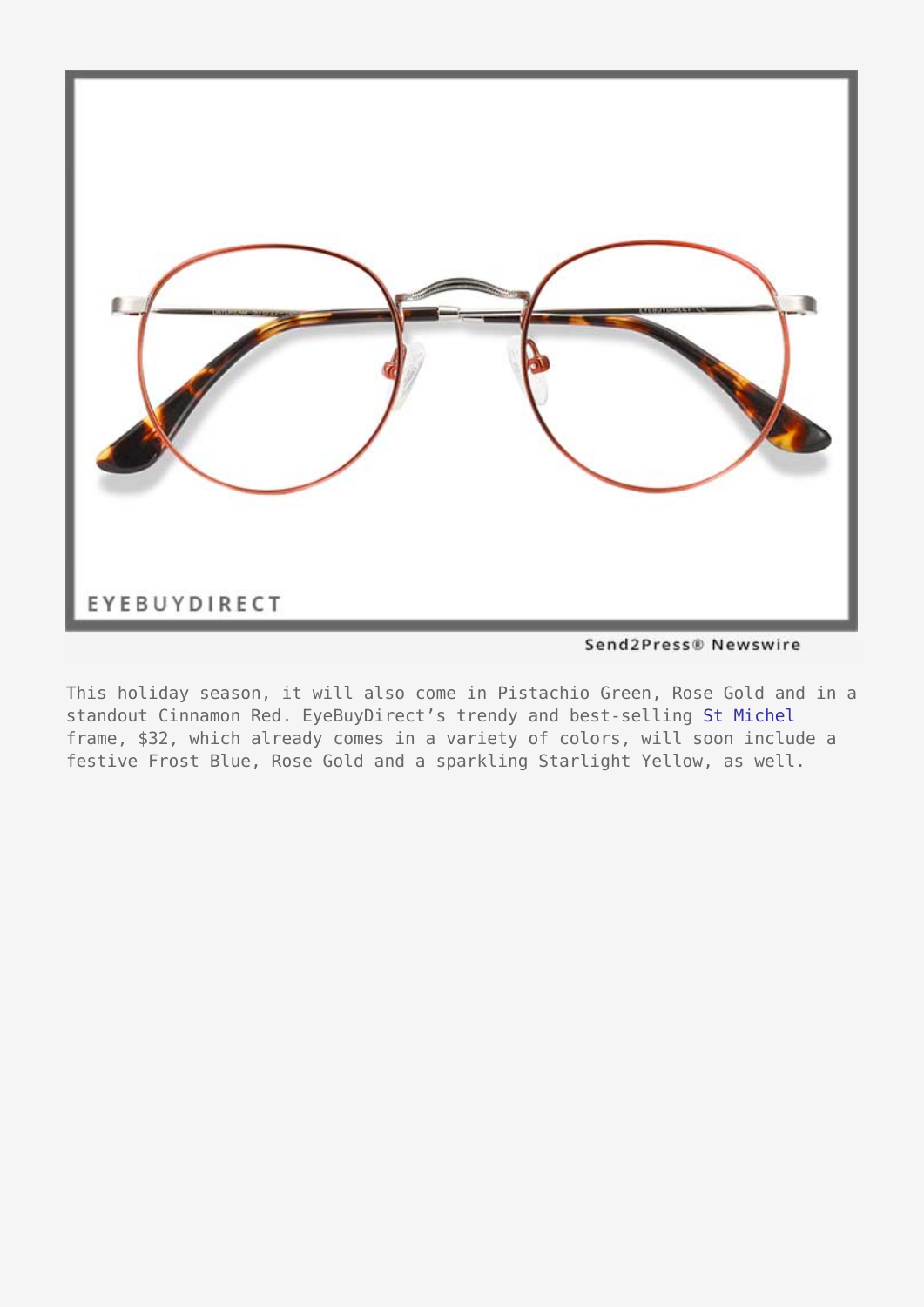

Send2Press® Newswire

"Many of our customers are loyal to a particular frame, but they still enjoy trying new looks and trends," said Caroline Dubreuil, brand and product manager at EyeBuyDirect. "These new colors have been added to the product line to provide more design options for our customers while adding instant, edgy style boosts to some of our most popular frames."

With frames starting at just \$6, EyeBuyDirect allows wearers to curate their own fashion eyewear collection. All EyeBuyDirect frames are available for prescription, non-prescription and digital screen protection lenses, affording individuals the ability to customize glasses for their specific eyesight needs. The online experience also includes a virtual try-on feature for satisfaction-guaranteed shopping.

In addition, EyeBuyDirect's Buy 1 Give 1 program directly supports Vision for Life, a social impact organization giving access to vision care to the most underserved communities worldwide. For every order placed, one pair of glasses will be donated. For more information, visit: [https://www.eyebuydirect.com/buy-one-give-one.](https://www.eyebuydirect.com/buy-one-give-one)

## **About EyeBuyDirect:**

EyeBuyDirect is a one-stop online optical shop for contemporary men's and women's eyeglasses and sunglasses. Established in 2006, the brand champions bold style choices so customers can see the world in a whole new way and